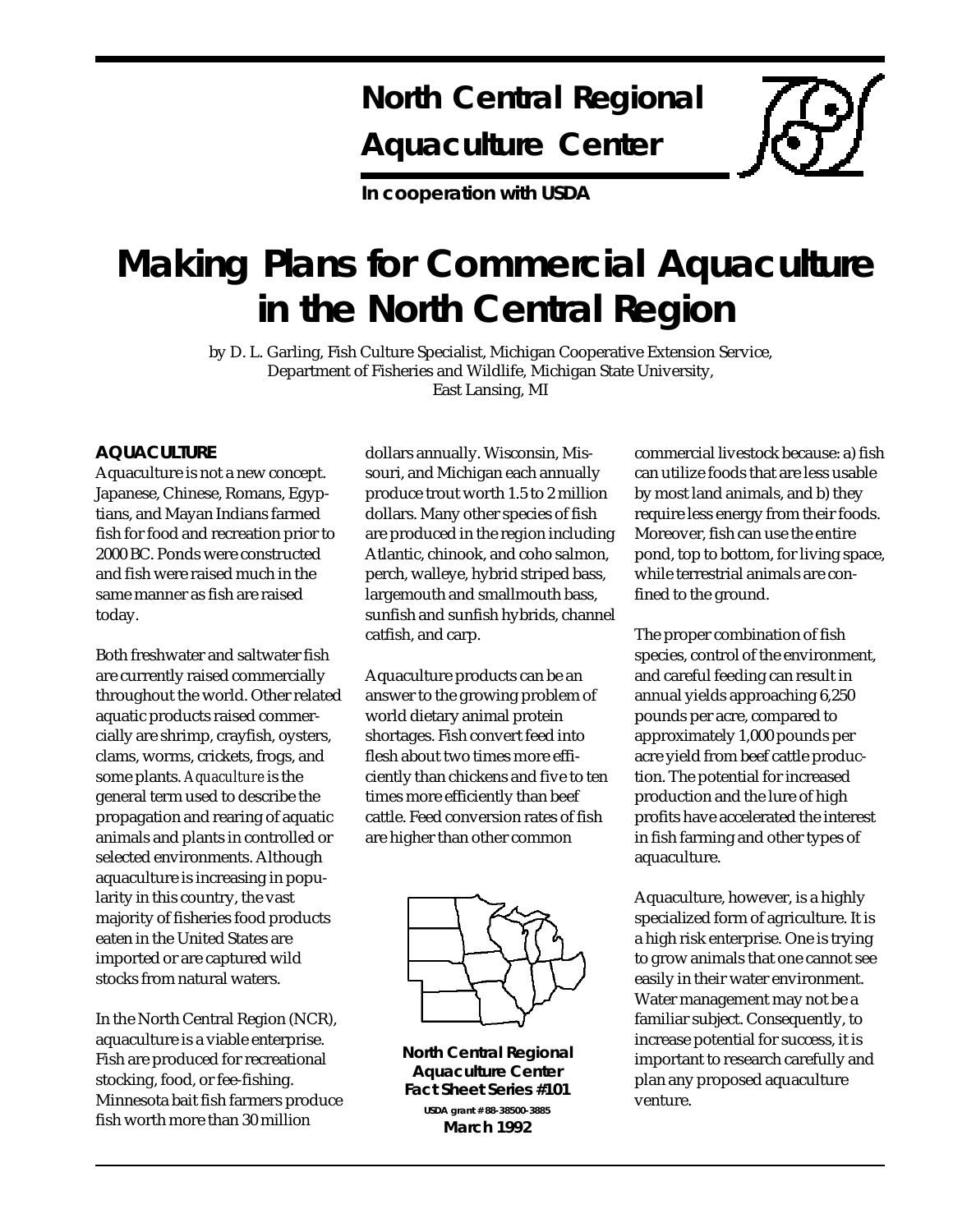**ESTABLISHING A COMMERCIAL FISH CULTURE ENTERPRISE** Establishing a commercial fish culture enterprise involves a four step process which should be followed carefully by the prospective aquaculturist.

#### **STEP 1: PLANNING STAGE**

An extensive planning stage is necessary before making any large capital investment. This step is especially important when deciding on the feasibility of establishing a costly aquaculture venture. Planning involves a detailed evaluation of the biological, economic, and legal feasibility of raising a particular fish or group of fishes. Biological and economic considerations are of equal importance. Legal constraints also can severely limit aquaculture in certain areas.

#### **Economic Feasibility**

An economic case study of trout production can serve as an example of the economic constraints facing the potential fish farmer. During the period September 1989 to August 1990, United States trout producers in 15 surveyed states sold 56.8 million pounds of food-size trout, valued at 64.5 million dollars. Idaho producers sold 70 percent of the total during the period and dominated the industry. They sold their product for 81 cents a pound, up from 77 cents a pound the previous year. Producers in other states, who marketed their product as food-size trout, sold their product for an average of \$1.91 a pound (\$1.22- \$3.65 a pound). In the NCR, average sale price for food-sized trout was \$2.34 (\$1.95 to \$2.67) in 1990.

The outlook is clouded by the dominance of Idaho producers. Three large producer-processors control the major portion of the frozen and processed trout market. Fortunately, producers in other areas have seen prices increase and they expect prices for fresh and live trout to continue to climb.

In the NCR we estimate that it will cost at least \$200,000 to start a trout production farm capable of supporting the operators' full income requirements. Lower levels of investments will usually limit income and may result in negative returns. Although the initial investment may seem high, it is in line with investments required to start any type of new agribusiness (a tractor may cost as much). Current trout producers who aggressively market their products have no difficulty in selling their fish.

Other types of operations cost less. Starting a fee-fishing operation will require an initial investment of \$30,000-\$50,000. A bait minnow farm will require \$60,000-\$80,000 initial investment.

### **Economic Feasibility Analysis**

An aquaculture venture is economically feasible if a fish or aquaculture product can be produced at a cost competitive with other sources and can be reasonably profitable. Here, economic considerations are divided into **demand, finance, production, and marketing.**

#### *Demand*

Product demand is the relationship between the amount of product that consumers will purchase, the selling price, the price of competing products, the size of the consuming population, and the income of the consuming population. Many fish and aquaculture products command high prices as luxury food items, but these items are characteristically in short supply. Since demand for luxury foods is normally limited, increased production would result in reduced product revenues. Other fish and aquaculture products that command lower prices must compete with meat products. Until aquacultural products can compete favorably with the price of chicken and hamburger, the number of the fish-consuming people will remain relatively low. In 1990, less than 50 percent of the population ate fish, while average per capita consumption was 15.5 pounds.

#### *Finance*

Finance is a very important consideration. Private sector financing is generally conservative. Rarely will the private sector be persuaded to finance projects where risks are high, profits uncertain, and past experiences to guide decisions unavailable. Public financial assistance does not currently include specific programs for aquaculture; however, some United States Department of Agriculture programs have been extended to include aquaculture. Additional public financial assistance sources may become available pending the passage of aquaculture-oriented legislation. Thus, the current outlook for financing an aquacultural venture is dim — though the future holds promise.

#### *Production*

Production economics involves various direct costs that can be divided into system costs, production costs, and processing costs. These factors can be outlined as follows: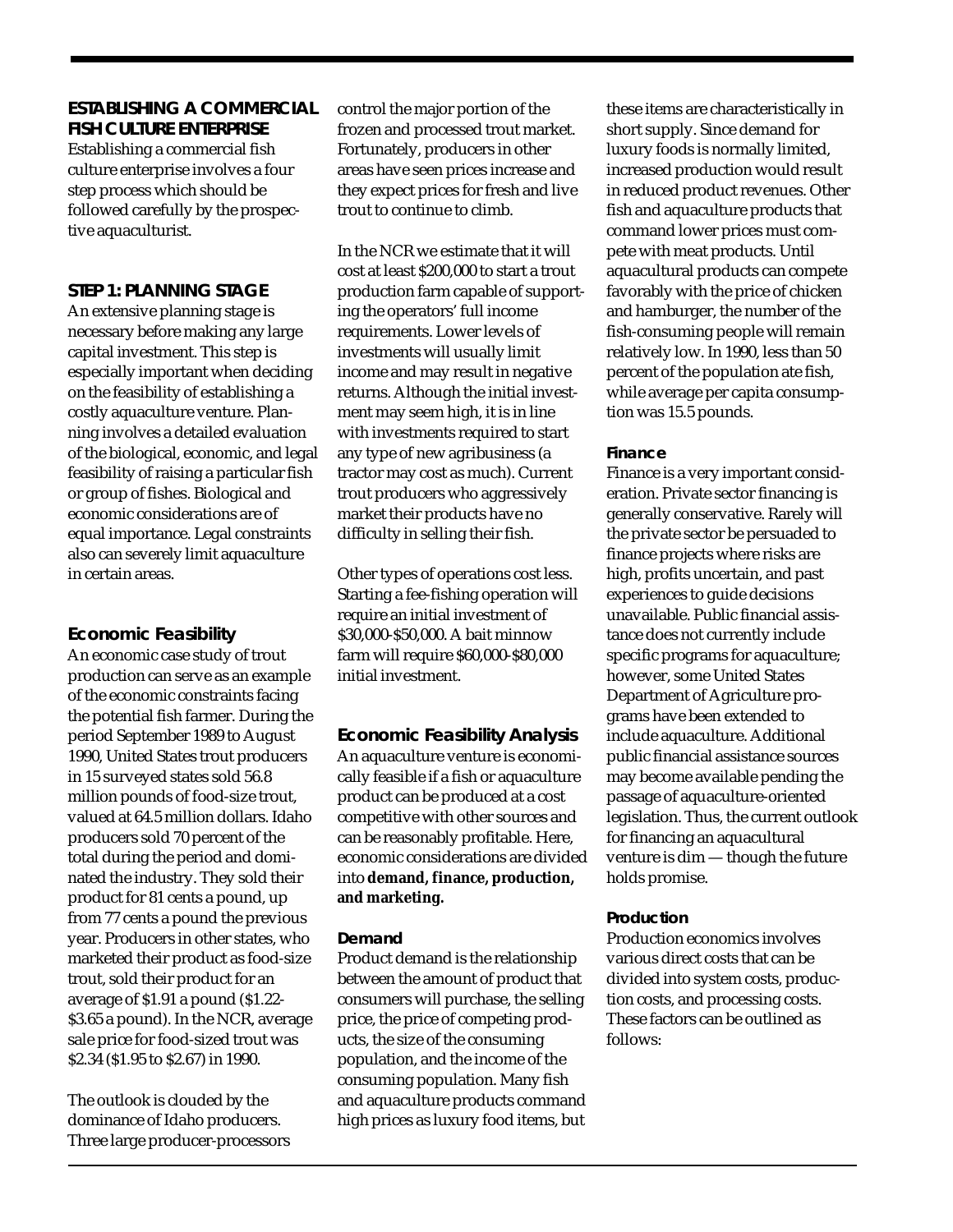- **1. System costs**
	- a. Initial facilities investment (1) land
		- (2) construction costs
		- (ponds, raceways, wells)
		- (3) buildings and equipment (tanks,, filters, pumps)
		- (4) alternative power sources (solar, electrical, fossil fuel)
	- b. Maintenance
	- c. Depreciation
	- d. Taxes
	- e. Interest on working capital f. Insurance
	-
- **2. Production costs**
	- a. Fish stocks (eggs, fry, fingerlings)
	- b. Chemicals (disease control, water chemistry analysis)
	- c. Feed
	- d. Labor
	- e. Water pumping, heating, oxygenation
	- f. Energy (operation and transport)
	- g. Miscellaneous supplies
	- h. Harvesting
		- (1) equipment (nets, lifts, tractor)
		- (2) labor
		- (3) holding and/or transport facilities
- **3. Processing costs** (if applicable to product)
	- a. Direct cost to producer
	- b. Shipment to processing facilities

Aquaculture ventures can be extremely labor intensive. The cost of labor can be the most limiting factor in terms of production costs for large United States firms. Less labor intensive aquaculture ventures are normally limited by high feed costs. Poor understanding of the nutritional requirements of fish and other aquatic animals results in rigid diet formulations. This causes costs

of diets to skyrocket if a particular necessary ingredient becomes scarce.

Processing is a production cost if existing processing facilities are not available to the producer or if the producer is unable to sell the product to a processor at a reasonable profit. Processing costs (as well as the multitude of state and federal regulations governing processing) can be a significant constraint to perspective aquaculturists.

#### *Marketing*

Marketing involves the movement of goods from producers to consumers. For aquaculture industries, marketing can be a significant problem. Ideally the marketing network for food items involves processors, distributors, and outlets. Although a producer can bypass processors and distributors, bypassing these intermediaries will increase costs and risk. Because of the additional risk involved, it is usually best to work through an established marketing network that can adapt to a new aquacultural product. Unfortunately, when aquaculture is beginning to develop in an area, an established marketing network may not be available. Many small producers may have to process and market their own products to take advantage of the value that these steps add to the product.

Establishing a market network for a new aquacultural product requires a continuous, year-round supply of marketable fish. Until a year-round production system can be assured, a processor will be hesitant to invest in expansion or conversion of existing equipment to handle the new product. To avoid slack production periods, processors prefer to contract for products from producers on

a strict schedule. Market development will be restricted if supplies are seasonal.

Unfortunately, the temperatures in the climates found in most of the NCR restrict growth rates and promote seasonal yields. Yearround supplies can only be obtained by holding marketable sized animals to meet processor demand or by raising the aquatic animals in controlled temperature systems. Both methods result in added production costs.

#### **Distributors**

Distributors transfer food products from processors to outlets, or, when live fish are sold for recreational use, from producers to outlets. Problems associated with distribution include quantity and quality of the distributed product. Both inadequate product handling and inappropriate storage of food products can result in consumer preference for wellprocessed, frozen, imported aquaculture products. Improper handling of live fish results in fish deaths, impaired taste, and ultimately, reduced sales.

#### **Market Outlets**

Market outlets for aquacultural products range from recreational fish ponds (live fish), to retail food stores and restaurants (processed food items). Outlets for processed aquacultural food items will purchase their products based on quality and costs. Consequently, imported products can often outcompete domestic sources because of established processing and distribution facilities and reduced labor costs.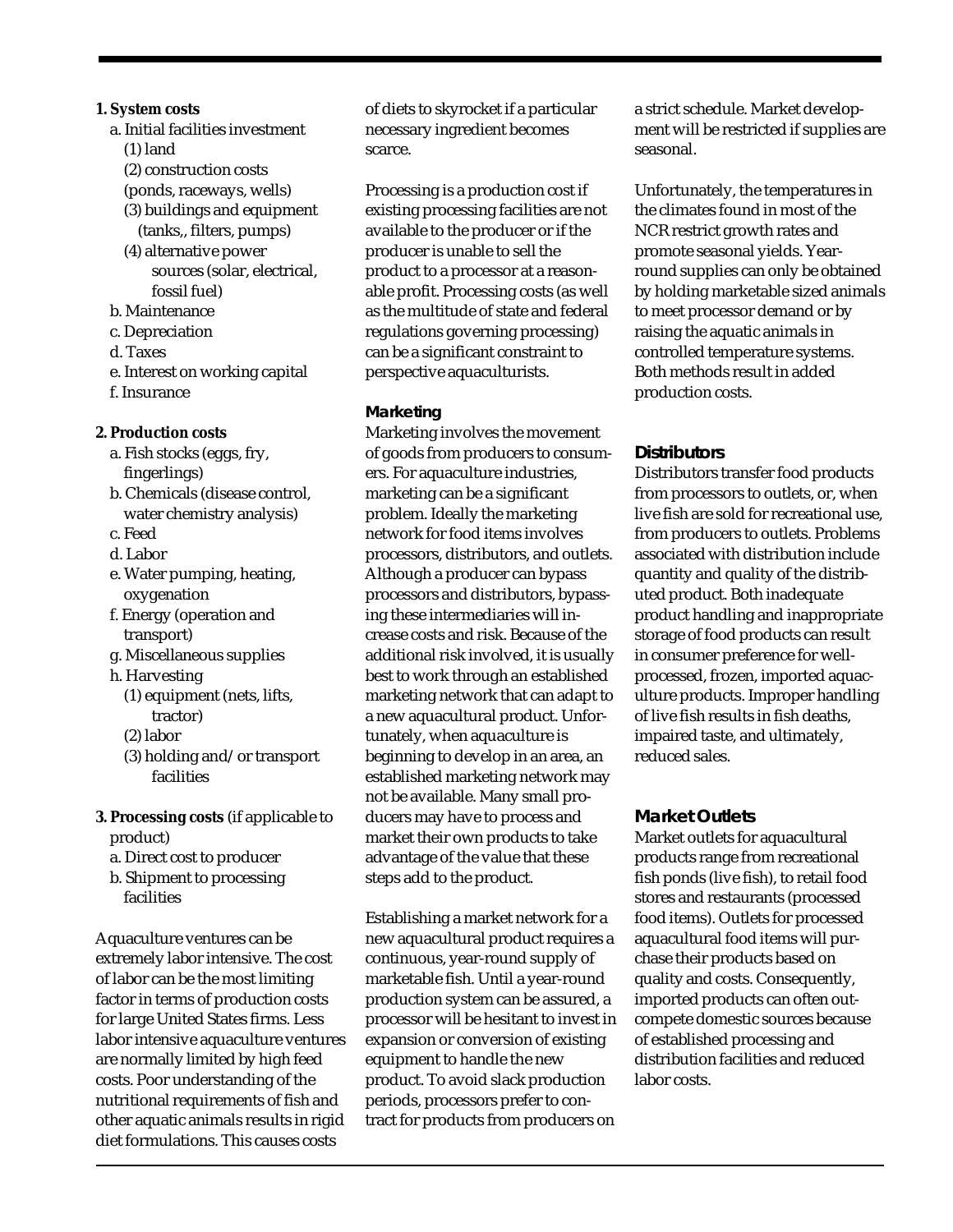Determining the economic feasibility of an aquacultural venture is complex. A professional economist should design and perform the initial analysis. But before an economist is hired, it is advisable to determine the biological feasibility of raising the desired fish or aquaculture products in a particular area.

Not all fish or aquaculture products are suitable for culture in every area. Environmental constraints (such as water quality, water temperatures, and the length of the growing season) dictate where an aquatic organism can be raised commercially.

#### **Biological Feasibility** *Water Supply*

Water supply is a critical factor when determining site selection for an aquaculture facility. Desirable water supply characteristics include: 1) relatively constant flow; 2) constant or acceptable water temperatures; 3) high levels of dissolved oxygen; 4) low levels of harmful gases; 5) low siltation levels; 6) limited possibilities of introducing diseases or wild fishes; and 7) no chemical or organic pollution sources. Based on these characteristics, water supply sources can generally be ranked (from most to least desirable) as springs, wells, streams, lakes and reservoirs.

Surface runoff and ground water are usually an unacceptable source of water for commercial production ponds because of seasonal water level fluctuations and possible pollution. However, they may be acceptable for a fee-fishing operation.

Any potential water supply source should be adequately tested, both for quantity and quality, before any cost analysis for facilities is made. Raising shrimp, lobsters, or other marine animals inland, although technically possible, would be costly because of production costs required to maintain a suitable saltwater environment and the constraints on disposal of salt-laden waste water.

#### *Water temperature*

*and growing season* Water temperature and/or the length of the growing season often limit the commercial production of aquatic organisms. The body temperature of an aquatic organism is approximately the same as the water temperature. Temperature thus affects its activity and growth. Therefore, to enable commercially economic production of the animal, the water temperature must be appropriate for promoting growth during a significant portion of the year.

Each type of aquatic animal requires a specific growth-promoting water temperature. For example, trout require lower water temperatures than channel catfish for optimum growth.

Temperatures below the optimum levels prolong the time required to raise an aquatic organism to market size and raise production costs. Temperatures above the optimum level for growth will stress the aquatic organism and result in reduced growth, disease and often death. Water temperature is one reason that production of catfish for the food market is severely limited in the northern part of the NCR. The growing season (water temperatures above 65° F) is too short. Up to three years may be required to produce a marketable catfish (only 18-24 months is required to produce a harvestable catfish in the Southeast

where the growing season is longer). In addition, eggs, fingerlings, feed, and other production supplies are not locally available. Since shipping costs for fresh and frozen catfish from the primary culture areas are extremely low (about 3 cents per pound in 1990), local supplies of catfish must either meet specific demands for specialty niche markets or compete in price with southern produced catfish.

**Biological Constraints** Although fish and aquaculture products in general have higher feed conversion rates than most terrestrial animals, not all fishes are suitable for intensive culture. Additional biological constraints limit which aquatic organisms can be raised at high densities commercially. Lack of knowledge of the reproductive biology, nutrition, and diseases of specific aquatic organisms represents the major biological constraint on the culture of certain aquatic animals.

*Reproductive biology*

The reproductive biology of cultured aquatic organisms must be well understood before commercial production is undertaken. Control over reproductive biology is essential for commercial culture. Culture of wild captured stocks, which may be illegal in some NCR states, is entirely dependent on the unpredictable availability of wild fry or seed. Control over the reproductive biology of a desired organism allows the aquaculturist to produce offspring at desired times and in desired numbers. For example, lack of reproductive control is one of the major constraints limiting shrimp culture in coastal areas.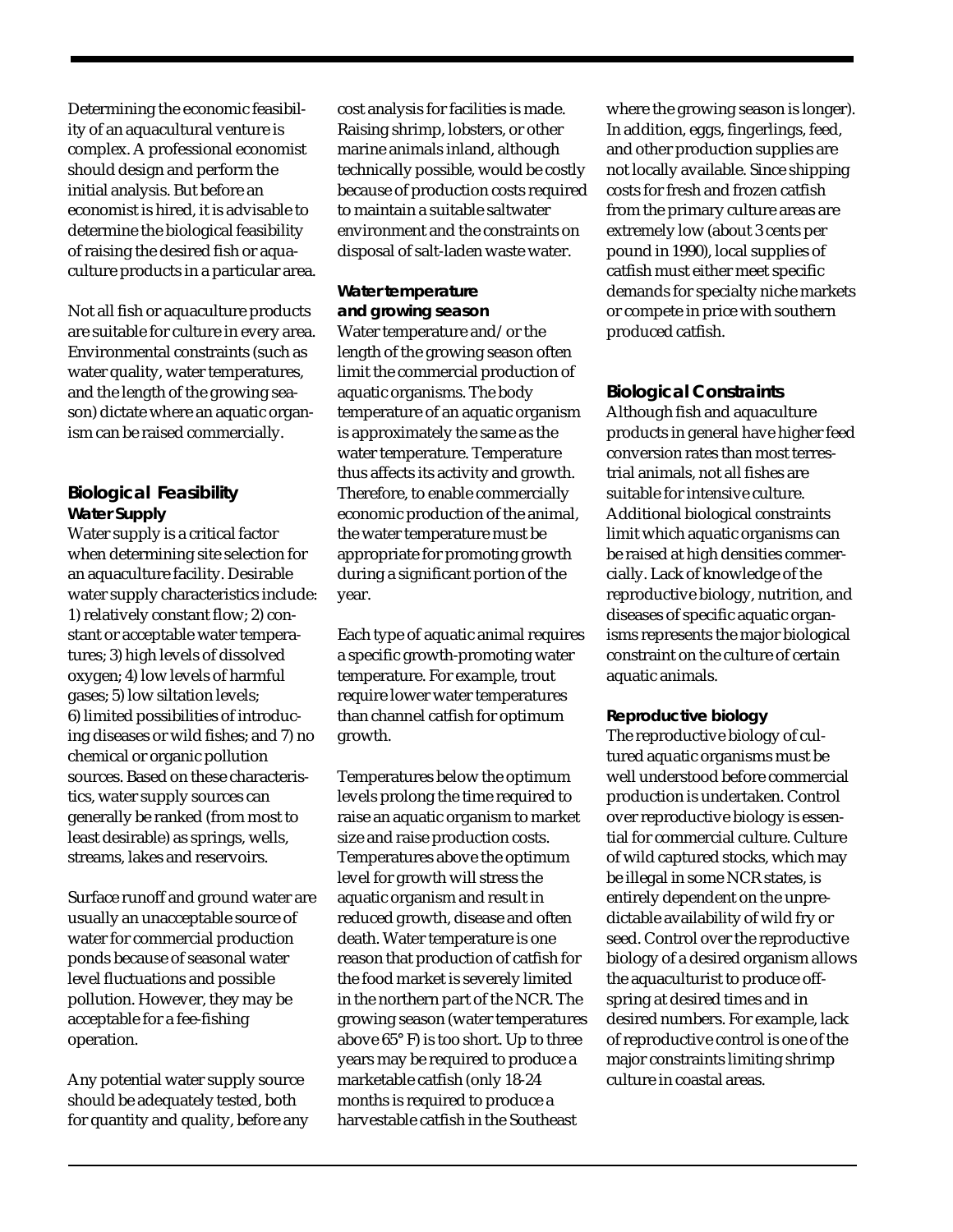#### *Nutritional requirements*

Nutritional requirements represent a major factor in determining the suitability of an aquatic species for aquaculture. As mentioned, the price of feeds based on rigid formulations can fluctuate severely with availability. This problem cannot be avoided unless the nutritional requirements of an aquatic organism are understood — so as to allow for ingredient substitution. The nutritional requirements of fish and aquatic animals are not well understood — even for fish such as trout and channel catfish, currently under intensive commercial culture. Some fish and aquatic animals require natural feeds such as algae, insects, and minnows. If these animals are raised commercially, their natural feeds must be raised as well. For example, because **walleye fry** do not readily accept commercial feeds, intensive production of walleye **as food fish** in the Great Lakes area is limited at this time.

*Disease resistance and control* A third biological constraint to aquaculture is disease resistance and control. When aquatic animals are raised intensively, they are crowded into a limited area which tends to promote the spread of disease. If diseases cannot be identified and treated quickly, the entire stock can be lost in a few days. The potential of disease-caused disasters to aquaculture makes knowledge of diseases and their control mandatory.

Scientific advances in the areas of reproductive control, nutrition, and disease control will improve the potential for aquaculture of established and new aquatic species. Selective breeding and advanced systems technology will help eliminate many of the biological constraints on aquacultural development.

#### **Legal Constraints**

Various local, state, and federal laws can restrict potential aquacultural development. These laws fall into a number of categories including: 1) land use laws, 2) access laws, 3) water use laws, 4) environmental laws, 5) transport laws, 6) health and safety laws, and 7) permit procedures and requirements.

The number of permits required to establish an aquacultural business varies from state to state in the NCR; you will need to contact your state aquaculture coordinator to determine the specific permit requirements. The permit process requires considerable planning and may take a year or more to complete. As an example, permits to release effluents from an aquaculture facility may be denied if the water system receiving them is a high quality trout stream. Choosing an alternate site where effluents can be discharged into a less sensitive receiving system may facilitate obtaining the necessary effluent permits.

If the economic, biological, and legal aspects of the planning stage indicate that the aquaculture venture is feasible, the prospective aquaculturist can proceed to Step 2.

#### **STEP 2: TRAINING STAGE**

Production of fish or aquaculture products requires a different set of technical and managerial skills than other agricultural activities. Before a would-be aquaculturist can successfully grow aquatic organisms, that person needs specialized training in water quality management, aquatic weed control, parasite and disease control, nutrition and feeds, cultural techniques, marketing and processing skills. Although an informed aquaculturist can minimize the potential risks associated with

raising aquatic organisms, the untrained fish farmer continually faces the possibility of unpredictable disaster.

The necessary technical and managerial skills required for aquaculture can be gained in either of two ways. The first method is that the prospective aquaculturist can obtain the necessary training by enrolling in selected college level courses or by attending special workshops. Either alternative for obtaining the necessary skills is costly and time consuming. The second method is to hire a fisheries biologist trained in aquaculture. Many large scale commercial ventures have succeeded because professional aquaculturists were hired to perform the technical and managerial functions. However, hiring a trained aquaculturist is often undesirable because of cost and/or the desire on the part of the potential aquaculturist to perform the labor.

Working for an aquaculture firm is highly advisable. First-hand, experiential learning will give the potential aquaculturist insight into the daily workings of an aquaculture operation.

Regardless of the method used to obtain technical and managerial skills, such skills are necessary in the process of establishing a commercial aquaculture venture. Once the skills are acquired, the prospective aquaculturist can proceed to step 3.

#### **STEP 3: PILOT TEST**

A small-scale pilot test is desirable (particularly when evaluating a new species or culture technique) to determine the validity of estimates made during the planning stage. In case the initial planning stage studies overestimate the biological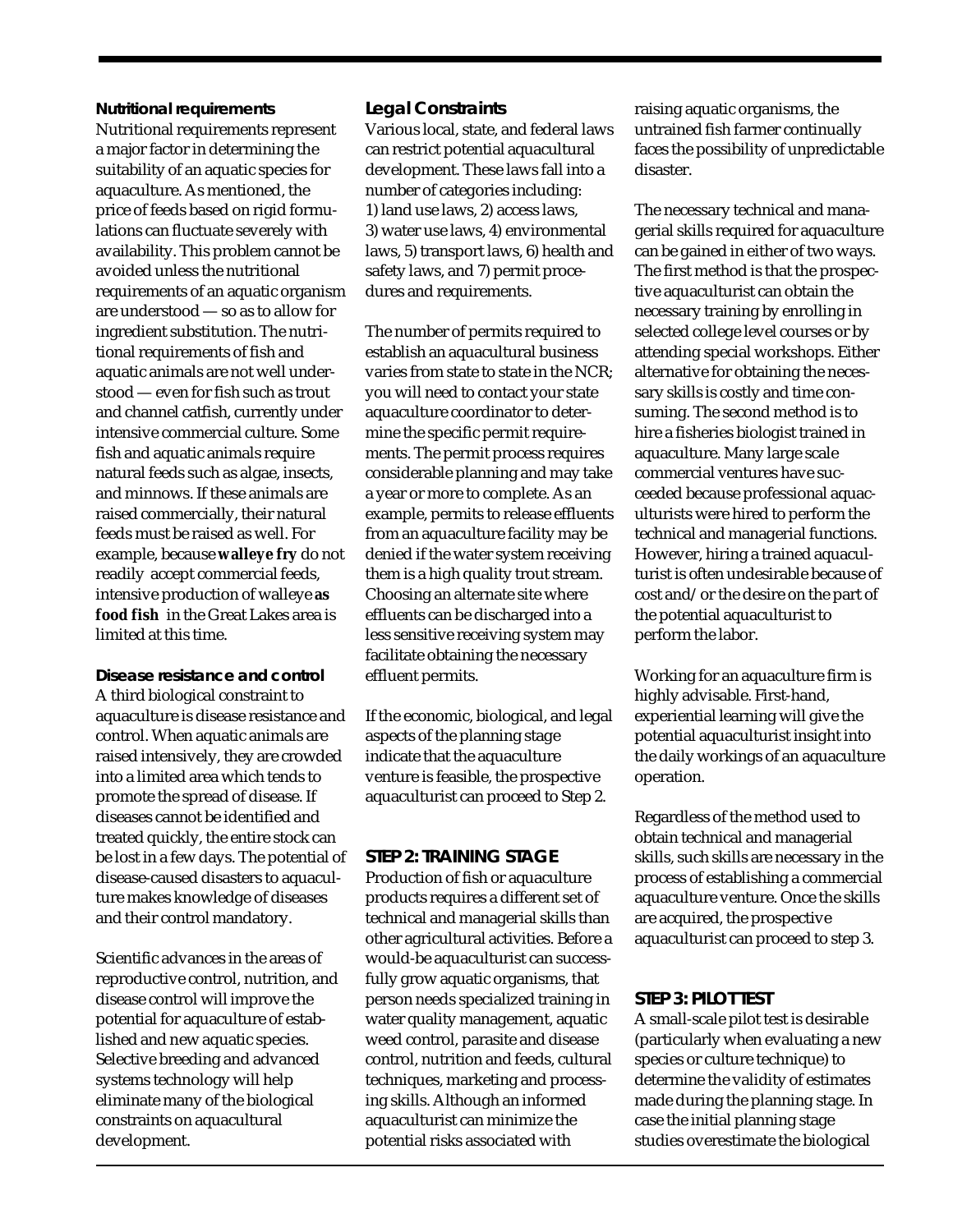feasibility or the product's acceptability — or the economic outlook has changed — losses can be minimized by testing the estimates with a small pilot test. A small pilot project also permits the new aquaculturist to develop practical managerial skills.

Failures resulting from lack of experience can be greatly minimized by obtaining experience during a pilot test. However, small pilot operations can not be used to directly analyze economic feasibility because of economy of scale. Many inputs, such as feed, chemicals, and fish equipment can be purchased at a discount when ordered in bulk. Many attempts at large scale commercial fish culture have failed because of undercapitalization and the consequent inability to take advantage of the economies of scale.

Only after the pilot project verifies the feasibility of the proposed commercial aquacultural venture and the skills of the aquaculturists have been obtained and developed, should a full scale commercial operation be undertaken, Step 4.

#### **STEP 4: LARGE-SCALE COMMERCIAL OPERATION**

The size and nature of a commercial aquaculture venture will depend on the results obtained from steps 1, 2, and 3. Because of the complexity of analysis and the involvement required to complete steps 1-3, few people interested in establishing a commercial aquacultural operation pass steps one and two.

A few people interested in aquaculture progress to stage three and decide to restrict the size of their operation. A small-scale operation can help diversify their farming activities and provide a rewarding supplemental income by rearing fish for stocking recreation ponds or fee fishing lakes.

Very few potential aquaculturists proceed to step four, a large-scale commercial operation. Large-scale commercial aquacultural industries are often regionally located in areas where biological requirements can best be met, where markets for fish products are established, processing and distribution networks are

available, and the price of a culture species can compete favorably with prices of captured wild fishes. The lack of an established national network of processors, distributors, and markets will continue to limit the growth of large-scale commercial aquaculture outside their established regional areas in the near future.

**THE FUTURE OF AQUACULTURE IN THE NCR AND THE U.S.** Although the potential for aquaculture is theoretically very high, a number of factors (such as water pollution) threaten the future expansion of aquaculture. However, widespread interest in aquaculture, the anticipated funding and developmental support through the U.S. Departments of Agriculture (Regional Aquaculture Centers and Land Grant Programs) and Commerce (Sea Grant Program), and advances in technology and scientific knowledge will have a positive effect on the potential for aquaculture in the NCR and the United **States**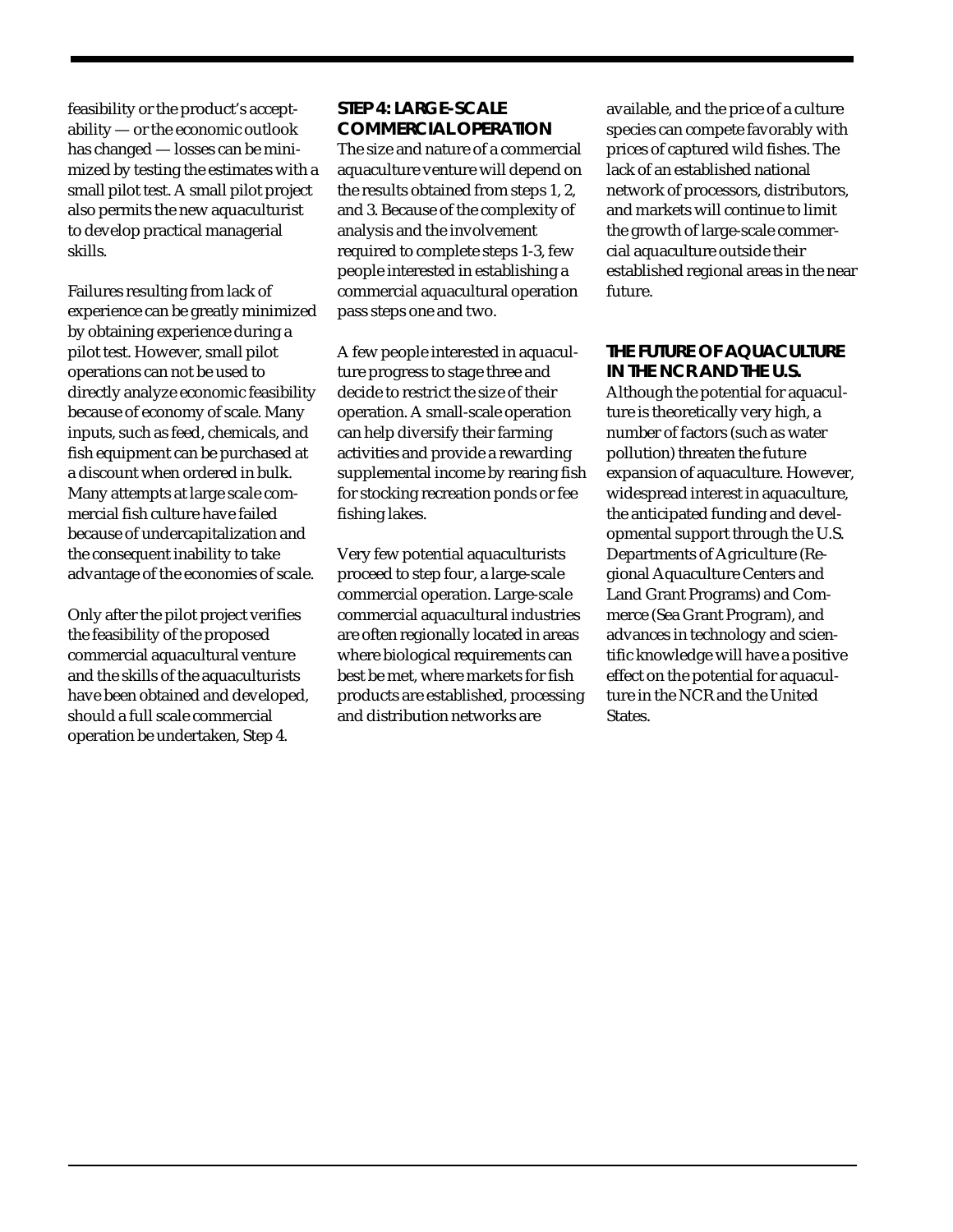# **Aquaculture Check List**

Under the right conditions, fish farming can be a rewarding and profitable business opportunity. Like other forms of farming, fish production involves substantial capital investment and many risks. Growing fish requires specialized training and daily attention. If you are considering fish farming, this check list can help you determine whether a fish farming enterprise is feasible for your particular situation. The check list does not cover all possibilities, so answering "yes" to most of the questions will not guarantee your success. Answering "no" to many of the questions will not mean automatic failure. The check list does present many of the most important considerations. To have a good probability of success, most of your answers should be in the "yes" column.

#### *Market*

| Yes | No.    |                                                                                                                                   |
|-----|--------|-----------------------------------------------------------------------------------------------------------------------------------|
|     |        | Is there an established market for your fish?                                                                                     |
|     |        | Is there a market for your fish when you plan to sell them?                                                                       |
|     |        | Will fish be available year-round if so required by the market?                                                                   |
|     | $\Box$ | Are other fish products available at prices lower than your profitable selling price that will out-<br>compete you in the market? |
|     |        | Do you have an alternative marketing strategy on which to fall back?                                                              |

#### **Management**

| Yes | N <sub>0</sub> |                                                                                                        |
|-----|----------------|--------------------------------------------------------------------------------------------------------|
|     |                | Do you have land with suitable water supplies and sites for fish culture development?                  |
|     |                | Do you have the machinery and equipment needed to raise, process, and market fish?                     |
|     |                | Do you have the necessary financial resources (\$75,000 for fee fishing to \$250,000+ for an intensive |
|     |                | fish farm) to invest?                                                                                  |
|     |                | Are estimates of costs and returns available for the fish farming available for your area?             |
|     |                | Is the profit potential from raising fish higher than that of other possible investments?              |
|     |                | Will the expected profit be adequate compensation for your labor, management, and risk?                |
|     |                | Are financial institutions willing to loan money for fish farming in your area?                        |
|     |                | Will investment and operating capital interest rates permit a reasonable profit?                       |
|     |                | Is fish farming the best alternative for the land you intend to use?                                   |
|     |                | Can you afford to forego income until you sell your first crop?                                        |
|     |                | Are you able to absorb occasional losses?                                                              |
|     |                | Are you willing and able to devote the daily time and effort required?                                 |

#### **Physical Factors**

| Yes | No |                                                                                             |
|-----|----|---------------------------------------------------------------------------------------------|
|     |    | Do you have enough water to raise the fish you would like to grow?                          |
|     |    | Do you have water of the quality necessary to raise the fish you would like to grow?        |
|     |    | Does the land have appropriate topography for the construction of ponds or raceways?        |
|     |    | Will the soil hold water?                                                                   |
|     |    | Is the area protected from flooding?                                                        |
|     |    | Can you build a water retention area to remove fish wastes?                                 |
|     |    | Can you discharge water from your site?                                                     |
|     |    | Do you live close enough to the site to allow frequent and timely observations of the fish? |
|     |    | Is the site easily accessible year round for you and transport trucks?                      |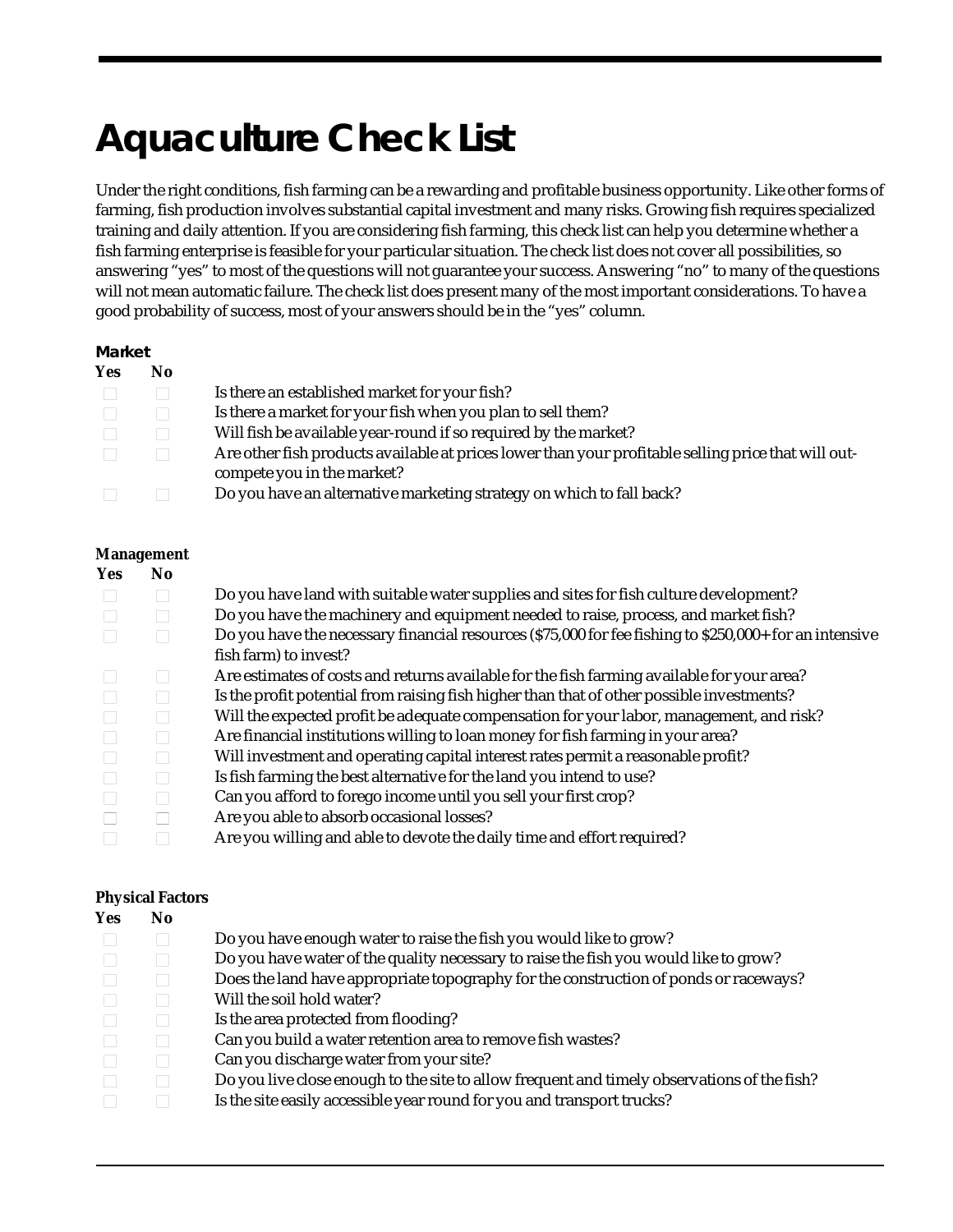#### **Production Factors**

| Yes | No                          |                                                                                                   |  |
|-----|-----------------------------|---------------------------------------------------------------------------------------------------|--|
|     | $\mathcal{L}$               | Are eggs or fingerlings available from local dealers at competitive prices?                       |  |
|     |                             | Can you raise your fish from eggs to produce your own fingerlings?                                |  |
|     |                             | Are high quality fish feeds readily available at competitive prices?                              |  |
|     | $\mathcal{L}_{\mathcal{A}}$ | Do you have a suitable area to store feeds?                                                       |  |
|     | ٦                           | Do you have a source of the drugs and chemicals needed?                                           |  |
|     | $\mathcal{L}$               | Is dependable labor available?                                                                    |  |
|     | $\mathcal{L}_{\mathcal{A}}$ | Are dependable diagnostic services available locally?                                             |  |
|     |                             | Are you aware of universities, government agencies, or professional fish culturists that can pro- |  |
|     |                             | vide you educational and technical services?                                                      |  |

**Risks** — Are you equipped to handle the following problems:

**Yes No**  $\Box$  Poor water quality? □ Bish disease and parasites?  $\Box$  Poachers and vandals?  $\Box$  Potential chemical contamination? □ Business management and taxation?

**These are the elements essential to a successful fish farming enterprise:**

- Large volumes of high quality water.
- Suitable water quality.
- Sufficient financial resources.
- Established markets.
- Appropriate management skills and time.

**If a potential fish farmer lacks any one of these elements, his or her chance for success is very limited.**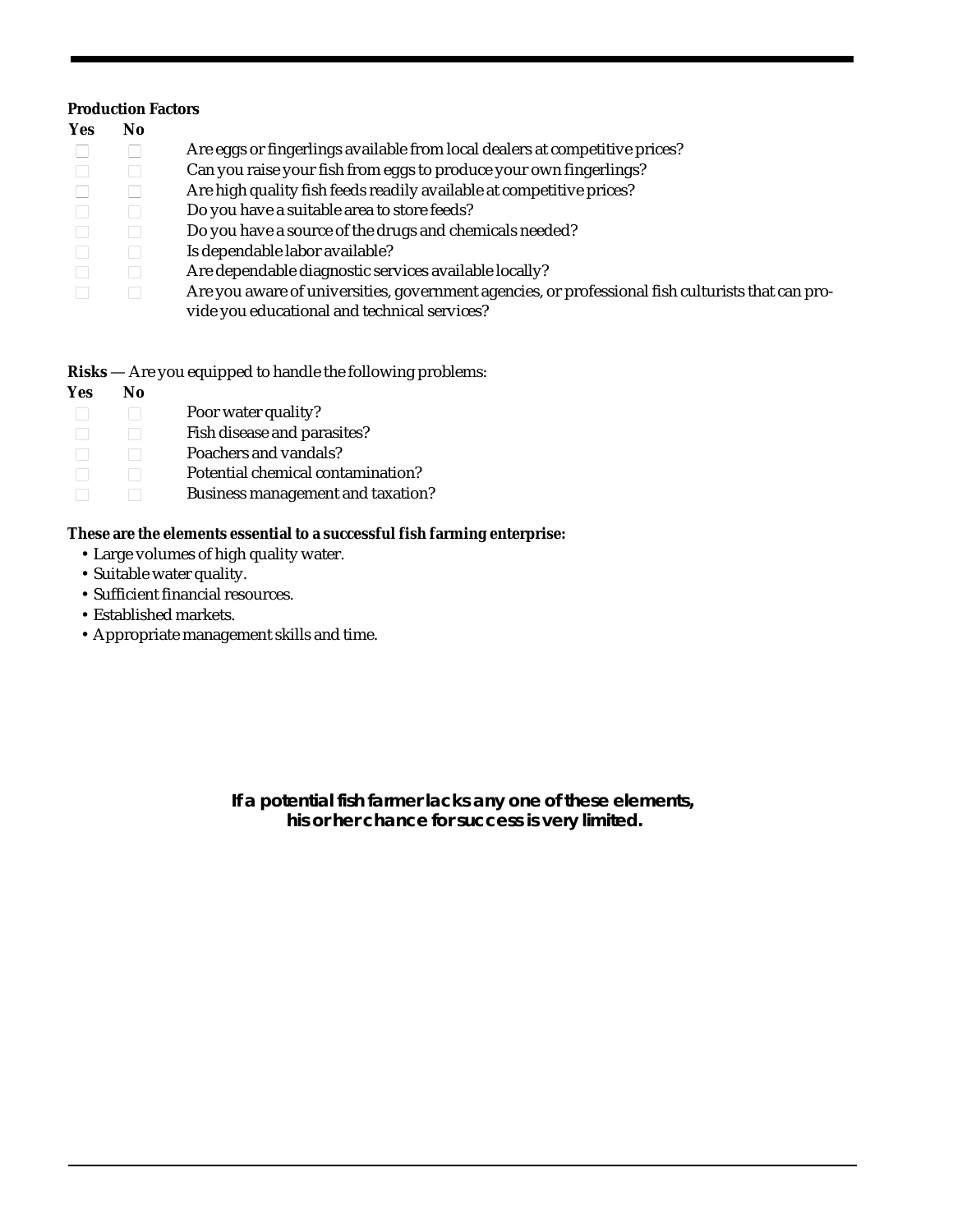#### **WHAT FISH CAN YOU GROW IN YOUR STATE?**

Here is a list of candidate fish and other aquatic animals and their current potential for culture in the North Central Region (NCR). You should consult your state's fish culture extension specialist for specific information about the best aquatic animals to raise in your state.

| <b>Candidate</b>                                                                                                       | <b>Current</b><br><b>NCR</b><br><b>Culture</b><br><b>Potential</b> | Comments                                                                                                                                                                                                                                                                                                                            |  |
|------------------------------------------------------------------------------------------------------------------------|--------------------------------------------------------------------|-------------------------------------------------------------------------------------------------------------------------------------------------------------------------------------------------------------------------------------------------------------------------------------------------------------------------------------|--|
| Chinook Salmon<br>Coho Salmon<br>Atlantic Salmon<br>Rainbow Trout<br><b>Brook Trout</b><br><b>Brown Trout</b>          | low to high                                                        | For food and stocking (trout) private lakes and ponds:<br>These fish require high quality, cold water. They can<br>be raised in raceways where large volumes of water<br>are available or in deep pens in cold water lakes<br>where winter ice thaws in place instead of breaking<br>up. Egg supply may be a problem in the future. |  |
| Largemouth Bass<br>Smallmouth Bass<br><b>Bluegill Sunfish</b><br><b>Hybrid Sunfish</b><br>Crappies                     | moderate to<br>high                                                | For stocking private lakes and ponds: market may be<br>saturated in some areas.<br>For food: potential increases with longer growing season<br>in the southern (NCR).                                                                                                                                                               |  |
| <b>Baitfishes</b>                                                                                                      | moderate to<br>high                                                | For local bait fish industry demand and especially for periods<br>of seasonal supply shortages.                                                                                                                                                                                                                                     |  |
| Walleye<br><b>Yellow Perch</b><br>Striped Bass Hybrids                                                                 | moderate                                                           | For stocking private lakes and for food: Fingerling or<br>broodstock supply limited, culture techniques under<br>development.                                                                                                                                                                                                       |  |
| Crayfish                                                                                                               | moderate                                                           | For bait and food: culture techniques under development.                                                                                                                                                                                                                                                                            |  |
| Common Carp<br>Aquarium Fishes<br>Goldfish                                                                             | low to<br>moderate                                                 | limited markets                                                                                                                                                                                                                                                                                                                     |  |
| Grass Carp                                                                                                             | low to high                                                        | For aquatic plant control: illegal to possess diploids or any<br>grass carp in some NCR states.                                                                                                                                                                                                                                     |  |
| Channel Catfish                                                                                                        | low to high                                                        | For food and stocking: difficult to compete with supplies<br>from the southern states. Require warm waters for<br>food fish growth, only available in the southern NCR.                                                                                                                                                             |  |
| Aquatic Plants (wild rice, water<br>cress, water lily, etc)                                                            | low                                                                | For food or ornamental water gardening: limited markets.                                                                                                                                                                                                                                                                            |  |
| Tilapia                                                                                                                | low                                                                | For food: limited market, usually raised in experimental<br>recirculating systems.                                                                                                                                                                                                                                                  |  |
| Prawns (freshwater shrimp)<br>Freshwater Lobsters<br>Frogs<br>Salamanders<br><b>Freshwater Pearls</b><br>Marine Shrimp | ????                                                               | Either culture techniques are not developed, not appropriate<br>for this climate/water salinity, may be illegal to import into<br>some states, or markets poorly defined or don't exist.                                                                                                                                            |  |